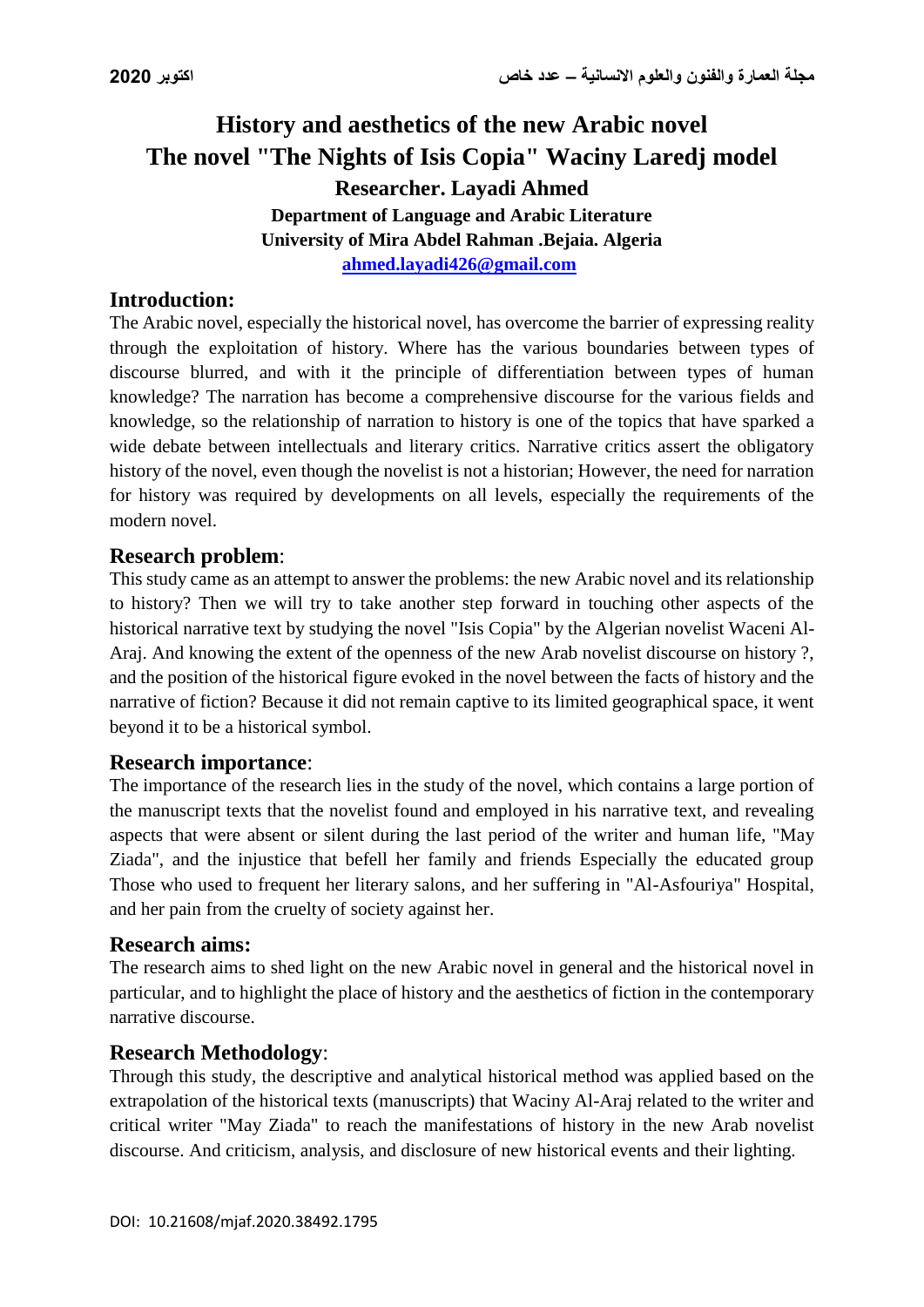# **Research axes:**

In order for this study to achieve its desired goal, we formulated methodological axes, which we wanted to accommodate the rationale of the topic, so we singled out three axes: In the first axis we dealt with the concept of the novel in language and idiom, and in the second axis the emergence and development of the novel and the relationship of the latter to history and reality, and then the emergence of the historical novel. The third axis we have devoted to the applied aspect through our study of the novel "The Nights of Isis Copia: Three Hundred Nights and One Night in the Hell of a Sparrow," and the attempt to uncover some historical events that were hidden or silent about them that emerged after Wassini Al-A'raj arrived in the manuscripts of May Ziada[.](https://www.google.com/search?q=Coronavirus&hl=fr)

First: The concept of the novel in language and convention:

1- The linguistic concept of the novel: .

The term novel is introduced in Arabic literature as it denotes a type of prose art, but the word appears in linguistic dictionaries without its conventional connotation recognized in the field of contemporary criticism. This is because "the novel was not used in the ancient Arabic language with that connotation, although it had other connotations that might be related from near or far to that new connotation." It came in the tongue of the Arabs: "I watered the people, I watered them if I drew to them, and it is said from where I irrigated you; that is, from where you watered.

### **2-Idiomatic concept of the novel:**

The concept of the novel in the modern era has taken new forms, in its idiomatic aspect, as it is generally an art of long fictional prose art that depicts some kind of facts and events, and deals with some exciting and strange adventures; It is a world of diverse human cultures, and expands to include various purposes through its basic elements: narration, description and dialogue. The novel is a literary form that is very popular with the reading public, and it is very easy to recognize its form, even by the average reader, but it is difficult for critics to find a specific concept or a comprehensive definition of the art of the novel; The reason is due to the multiplicity of his trends and the development of his methods over the course of different eras. Therefore, the directions of the novel are said, and each type has its own: the trends of the modern novel, the classic ..

#### **Second: the novel and history:**

The Arabic novel developed and was able to impose its creative peculiarity at the levels of aesthetic and narrative formation. "Through some experiments, I worked to look at reality by dealing with it by investing in history, and I tried thus to present a new picture of reality." literature; As the critics of narration assert the obligation of "history in the novel, although the novelist is not a historian," the need for narration for history has been demanded by developments on all levels, especially the requirements of the modern novel.

1- The emergence of the Western novel: .

The early beginnings of this art go back to the Greek era, as is the case with all other arts, and in this era it came full of wonders and oddities, wrapped in many fictitious and superstitious matters, and the narrative form goes back to its first origin in the Middle Ages when it was initially confined to a direct formula for narrating news It is required that it be real and recent, and at the same time about important and interesting personalities, that is, it combined at that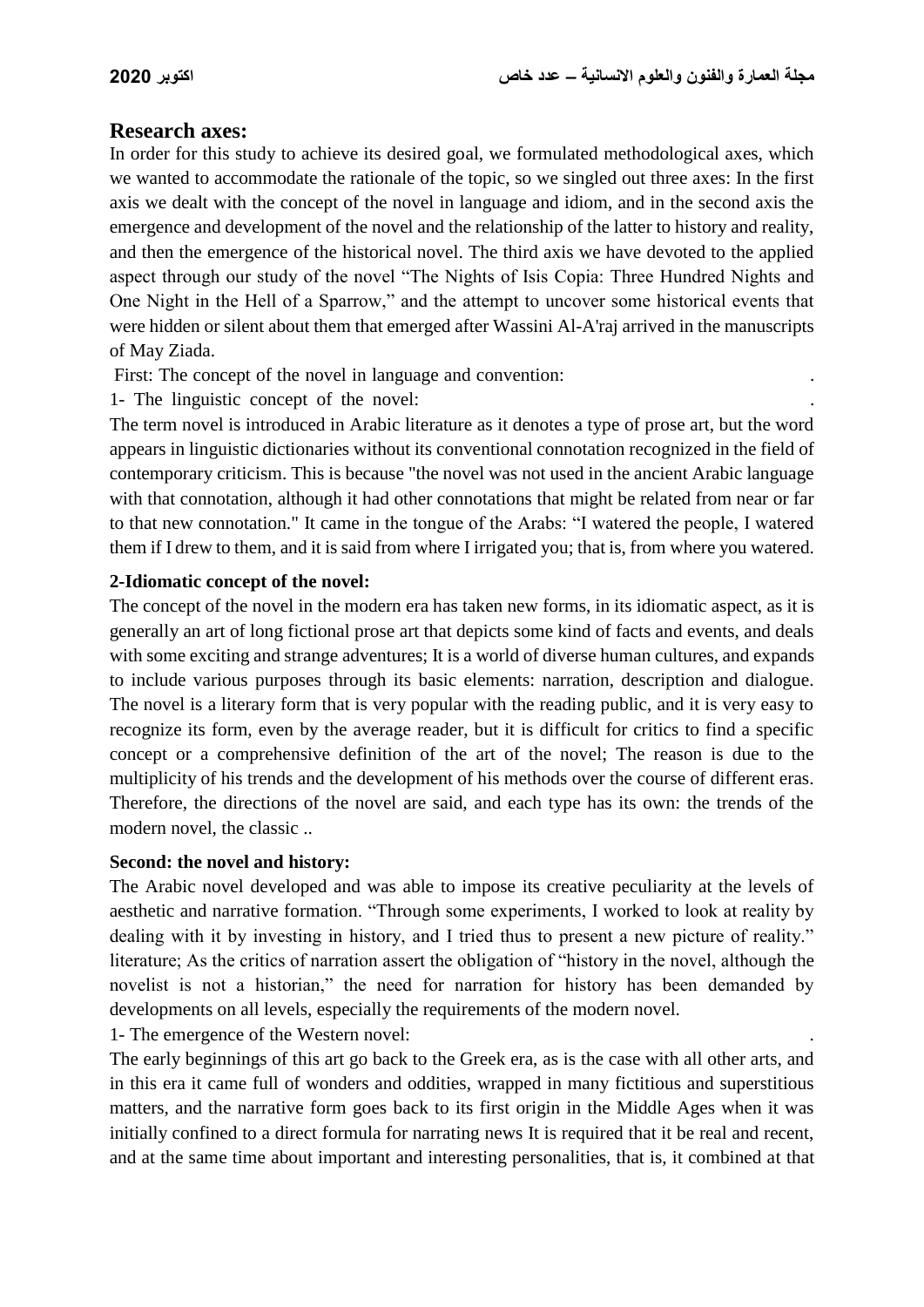time between heroic touches that approach the myth and the modern press, with the news it contains that actually occurred. This novel is called the primitive novel.

The modern novel has met with great demand and special attention by the reading audience, due to the aesthetic values and cognitive issues it has with philosophical roots based on the intellectual document of the writer who prepares the first reader for his creative work. And it has turned into "an extensive record of the psychological, social, anthropological and aesthetic echoes that this story can contain," and it meets the needs of the human community. The novel is based on a special relationship between the reader and the writer, which allows it more comprehensive possibilities in terms of direct and personal integration into the psychological experience that usually takes place in an atmosphere that tends to be alone and alone. Most of the various and varied topics multiply today in the novel, as it is the only artistic form capable of understanding these topics and posing all the problems that occupy the novelist. Because "the novel was not subject to the specifications of theatrical representation in front of the audience, or even the oral reading that we find in poetry, so it was able to avoid the restrictions imposed on both theater and poetry" thanks to the flexibility of its form and the diversity of its themes[.](javascript:void(0);)

#### **2- The emergence of the Arabic novel:**

Scholars and writers of the history of literature unanimously agree that the Arab novel appeared in the sixties of the last century, during this period it underwent major transformations, and had a special place in Arab creativity, and continued to impose its presence and dominance on the Arab literary and cultural arena, to the point of considering it the office of the Arabs in the twenty-first century The Arabic novel, in the early stages of its inception, imitated the Western novel in style, structure, and even a theme. Mimicry and imitation thereafter "; We find this evident in many works that were translations of Western novels. But it was necessary to draw a course of its own and to "be an art with no precedent or inherited traditions. The Arab reality is the main motivation for writing the novel or the one whose story is called for, ... it is narrated and not transmitted, that is, an art whose imaginary allows the unseen to say," The different, or say what is not allowed to be said, is an art that illuminates and anticipates and practices, implicitly, criticism without being criticism, philosophizing life without being a philosophy, and revisiting history, our history, without being history, "and if we go back to the genesis of the novel among the Arabs, We find that there are those who attributed its appearance to the influence of Western literature, and that it first appeared in the "beginning of the nineteenth century in the form of novels transmitted from European literature, then simulated some of its forms and artistic forms." The path of growth and development to the extent that writers comprehend it in form and content, and direct their attention to what serves their reality and monitor what is appropriate for the conditions of their environment. Perhaps the novel "Zainab" by Muhammad Hussein Haykal is the first Arab novel experience that fulfills the characteristics of the Western novel, represented in the French fictional effect on its romance and poetry. 3-Investing the novel into history: .

The novel is that ancient, modern art, ancient in its appearance, modern in its construction and development of its components and themes. The issue of the emergence of the Arabic novel has aroused the interest of Arab criticism of the novelist. And some of them had a moderate position or chose not to go into this issue and took a neutral position. Scholars and writers of the history of literature agree that the Arabic novel appeared in the sixties of the last century. Its presence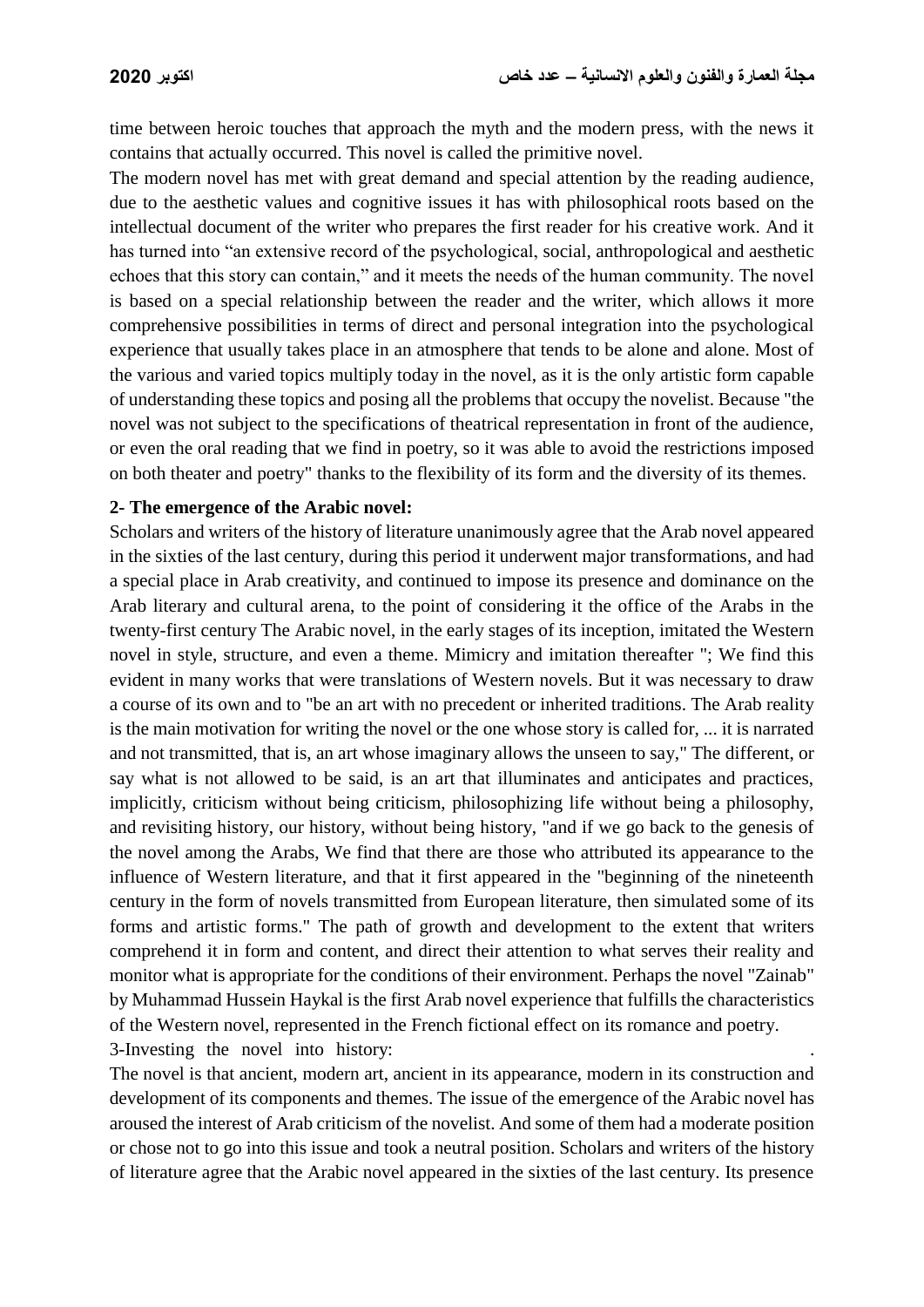and hegemony in the Arab literary and cultural arena, to the point of considering it the office of the Arabs in the twenty-first century.

The novel is generally divided into major genres: social, commercial, historical, police, psychological, political, propaganda and folkloric fiction. This does not mean that there are no other genres, but these are the main features of fictional art. The historical novel is concerned with recording the actual events of history.

#### **4-Realistic and Historical:**

The Arabic novel developed and was able to impose its creative peculiarity at the levels of aesthetic and narrative formation. "Through some experiments, I worked to look at reality by dealing with it by investing in history, and thus tried to present a new picture of reality," which means that the narration represents history, which is an effective document of history. Reliance on it to find out what is social and realistic; The novelist goes back to history, "measuring from him a specific thing needed by the context of the fictional text he writes," where "what suits the expression of his question is deducted from it." With this varying return, "history in the novel remains an impermeable subject for its narration at all times." The narration has become a comprehensive speech for all these fields and knowledge. And the relationship of narration with history is one of the topics that sparked a wide debate between intellectuals and literary critics. As the critics of narration assert the obligation of "history in the novel, although the novelist is not a historian," the need for narration for history has been demanded by developments on all levels, especially the requirements of the modern novel; Which means that "the art of the modern narrative in its formation as a fictional world has its own rules and techniques and distinguishes it as a novelist." The new Arab novel has taken to its subject the reality that has become "fragmented. It is not presented to us as an external, integrated and outward world of the self, but it has become seen through a vision. The self, its position, and awareness of its various manifestations, "which allows the novelist to create a novel," telling stories in which we live events and suffer their reality. A novel that responds to our memory and our history and what this memory abounds in and this history entails.

Third: The aesthetic of the historical narrative in the novel "Mai Layali Isis Copia" Waciny Laredj's use of the history of this woman-writer in his creative work is not intended to rewrite this history with its literal events and facts, this is not the work of the novelist. Rather, re-reading this history and reality according to a different vision and position, and at the same time according to the vision that is consistent with the spirit and peculiarities of fictional writing, so this overlap between linguistic and historical to add a new text, real or imagined. To chart the distinguished new narrative path, and highlight the role of history in linking the past with the present and building the future for societies. .

The aesthetic of the historical novel does not lie in the style of the novelist and the artistic characteristics of the novel, as well as in the narration of historical facts only, but also in showing and revealing the hidden side that is silent and re-lighting it, as the novelist did not have absolute freedom in choosing and writing his topic, being in front of recounting historical facts that she hoped It has documents and manuscripts that did not exist before, and in a fictional form that combines fictional and aesthetic discourse. The novel "The Nights of Isis Copia" goes further in its technical analysis of the age's serious problems, especially ethical ones. The "Mai" generation chose modernity, but it refused Paying for it is likelihood. Lutfi Al-Sayed, Taha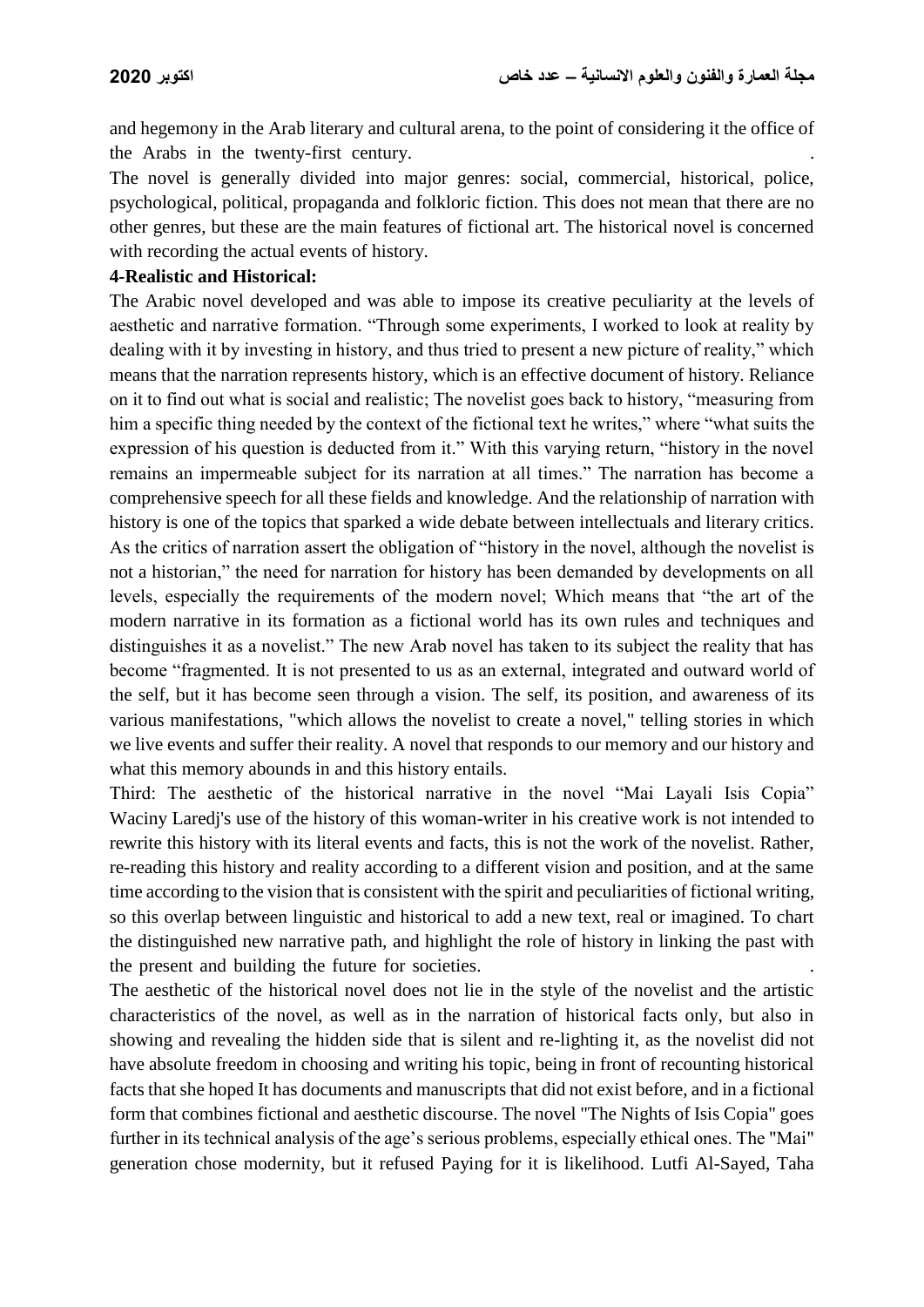Hussein, Al-Rafi'i, Al-Akkad, Gibran, Shawqi, Mutran, Al-Rihani, and others, the intellectual structure of the twenties' society to the fifties, but left it suspended within an impossible modernity shaped by the religious system and conservative thought, and the novel was able to reveal many events and issues During an era in which the writer did not express him nor literature a picture of him.

The injustice, plunder, abuse, and treachery that Mai lived, as well as the challenge to her mentality from the people closest to her and from society, was only reflected on her psychological and physical health, so her cousin and her husband's greed for her wealth after her parents died. He made him throw her in the madhouse in "Al-Asfouriya" city in Lebanon, "It all started when they drove me out of my house before four o'clock in the afternoon and drove me to my place on the train ..." The suffering begins, with Mai riding on the tragic new journey that connects her. To the gates of the "Al Asfouriyeh" hospital, she says: "Your life is not crazy. My people threw me here with wrongfulness and revenge. Every night I slaughter with a quilt knife, but no one hears me.".

Mai was treated in a cruel and brutal manner that reached the point of being beaten by her cousin. She says: "I got dizzy when Joseph hit me on the head, dragged me by my hair, and threw me in the hands of the doctor and the nurse. Everyone was clinging to an exhausted body, he could not even defend About himself ... I was in a void similar to the dizziness of death. Was the one between their iron hands she was "Mai", the writer adored by dozens of men ... In fact, I felt as if they were wolves that were preying on me in front of everyone and no one moving his hand, "and the condition increased." The Egyptian lunatic "was forced into entering the" Al-Asfouriya "hospital, which became her prison and cemetery at the same time; When she was suffering from physical, verbal and psychological injustice and violence, where she says: "I screamed until I got dizzy, the pain was especially severe because feeding from the nose ... from the intensity of the screaming, I did not notice the pain until when the syringe needle touched the bone," and the injustice was not confined to the walls of the bird. Not only, but its extension into society and public opinion, which is what we can see through the pleading of Mai's lawyer: "What happened to Mai is the biggest crime against women and against the mind, how do you not care about this Lebanese genius? How is Mai imprisoned between the walls of the madhouse, and no Lebanese public opinion erupts, and this news remains a hidden secret, ... Save May, and make every effort. Forbidden to deal with complete femininity, ingenuity and genius with this treatment that Mai was treated with?

And May's stories continue to reveal, not only about her personal history, but also about those called friends and their injustice, treachery and ingratitude ..., the most prominent men and pioneers of the cultural and literary renaissance at that stage who used to attend the literary salon of Mai show - as was narrated in the novel - That he was not a love for culture and literature, but rather a love for Mai's beauty and a greed for her, and she writes in her manuscript about her shock in them: "My heart was oppressed by the army of friends there… What I read from the statements of Akkad, Taha Hussein, his peace Musa cut my heart and divided it into two halves, and made me I think about all that has passed and I wonder what modernity, and what intellectual committed, when you see your friend who shares the worries of the world, forgets you, but penetrates a rusty knife in you? What pain and shook "Mai" in herself is the betrayal of loved ones and friends from among her culture.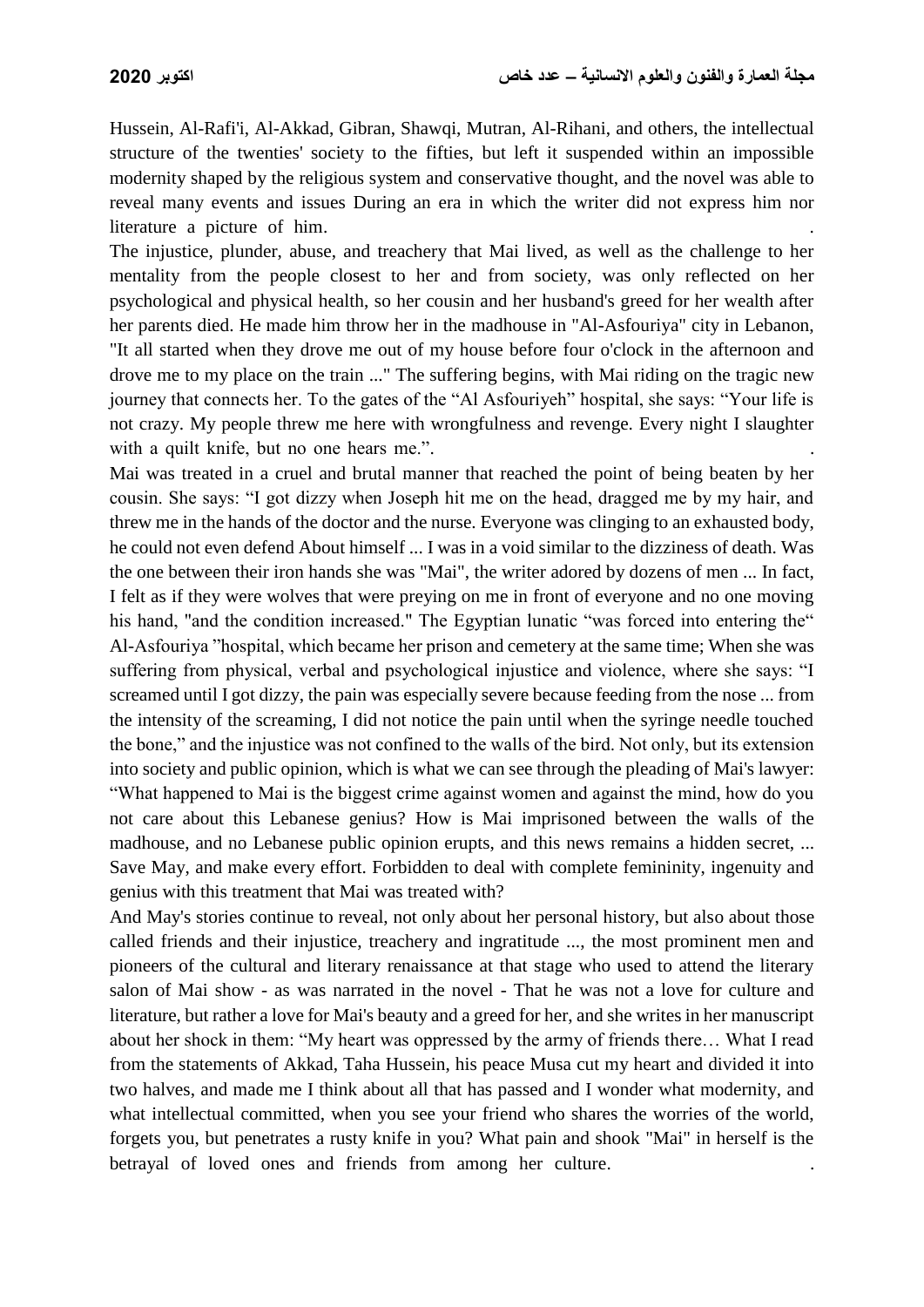With the manuscripts of the writer, critic and poet "Mai" found, Wasini the Araj was able to form fertile fictional material with its paradoxes, surprises and transformations. He presented the events of his novel "The Nights of Isis Copia" with several techniques that combine together to form a coherent novel that reflects the writer's ingenuity and courage. In a dialectical relationship that makes history a primary material for fiction, and makes the novel a literary testimony to a specific historical stage. Reopening the "Mai" case with new data revealed a different picture, and blatant testimony against an oppressive, domineering, and arrogant male society that claimed modernity, the educated elite was a cover for it.

Waciny Al-Araj drew a new path for the historical novel and put his mark on it, by reviving and resurrecting some issues that history did not do justice to and remained hidden and mysterious, based on documents and manuscripts that he sought hard to find, and revealed what history tried to hide in a narrative discourse that combines the aesthetic of the narration and the facts Silent history.

# **Conclusion:**

The new Arabic novel interacted with history as a material for narration, and this interaction produced narrative experiences that contributed to the development of developments affecting language, style and various artistic techniques, and this new shift in the course of the novel, especially the historical novel, contributed to giving a concept that is different to history. The latter did not remain that distant past. The connection with it has been severed for some time, and it has not remained an object of nostalgia or a lesson. And he can provide a reading of the ego and the other different from previous readings, and reveal facts that were missing. The novelist, Wacene Al-Araj, was able, through "The Nights of Isis Copia: Three Hundred and One Nights in the Hell of a Sparrow," and with his linguistic ability, tools, mechanisms and experience, and based on history, and the manuscripts he found, he found an artistic and imaginative work, in which the reader is both artistic and aesthetic. Those historical facts with new data. Seeking fairness to "Mai Ziada" creatively. .

The Arab novelist represents the civilized vision of society and the nation, and he used the historical event as an inspiring and explosive tributary to the narrative event. What was found in the life of writer May Ziadeh, a rebellious novelist, oscillating between documentation and fiction, given that the novel is based on everything that is hot and bloody in May's memoirs: in her love spheres in particular, and her attempt to transcend the foundations of Eastern society; So she paid the price of her leadership, freedom, and her departure from the circle of the ordinary, to be a long title for a bitter story that Wacene Al-Araj tells about the last chapter of her life, especially during the period that she lived in the "Asfouri" mental hospital in Lebanon. Waciny Laredj's use of the history of this woman-writer in his creative work is not intended to rewrite this history with its literal events and facts, this is not the work of the novelist. Rather, re-reading this history and reality according to a different vision and position imposed by those manuscripts that he discovered, and at the same time according to the vision that is consistent with the spirit and peculiarities of fictional writing, so this overlap between linguistic and historical to add a new text, real or imagined. To chart the distinguished new narrative path and highlight the role of history in linking the past with the present and building the future for societies.